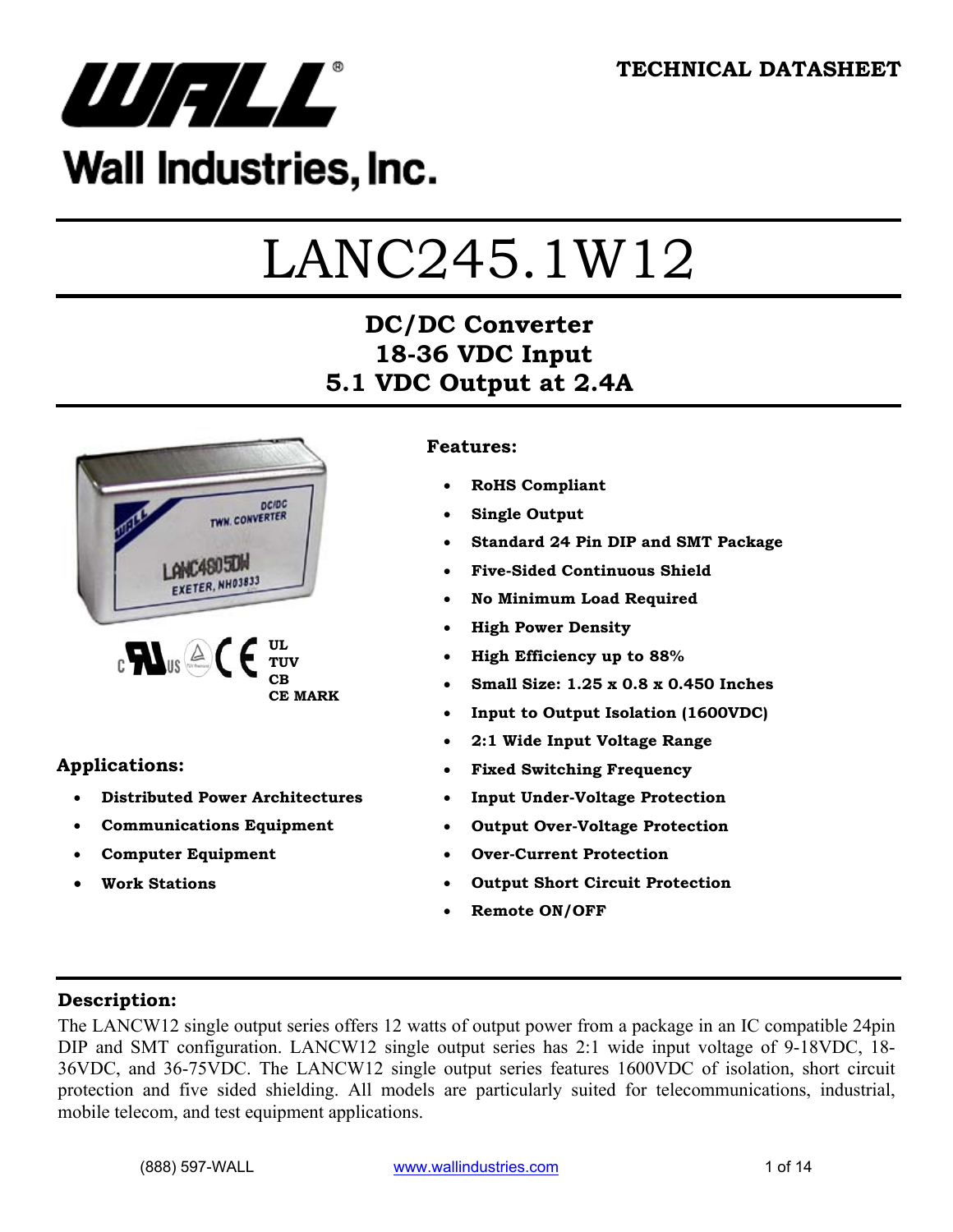

# TECHNICAL DATASHEET

**LANC245.1W12** 

| All specifications are based on 25 °C, Nominal Input Voltage and Maximum Output Current unless otherwise noted.<br>We reserve the right to change specifications based on technological advances.<br><b>Related condition</b><br><b>SPECIFICATION</b><br>Unit<br>Min<br><b>Nom</b><br><b>Max</b><br>Test at nominal Vin and full load<br>kHz<br>400<br>Switching Frequency<br><b>INPUT</b> $(V_{in})$<br><b>Operating Voltage Range</b><br>18<br>Vdc<br>24<br>36<br>40<br>Vdc<br>Input Voltage (Continuous)<br>Input Voltage (Transient 100ms)<br>Vdc<br>50<br><b>UVLO Turn-on Threshold</b><br>Vdc<br>18<br><b>UVLO Turn-off Threshold</b><br>Vdc<br>16<br>35<br>Nominal Vin and No Load<br>mA<br><b>Input Standby Current</b><br>Complies with EST300 132 part 4.4<br>Input Voltage Variation<br>5<br>V/ms<br>614<br><b>Input Current</b><br>Nominal Vin and Full Load<br>mA<br>5 to 20MHz, 12µH source impedance<br>20<br>Reflected Ripple Current<br>$mA_{pk-pk}$<br>(See the Test Setup section - pg 8)<br>Test at nominal Vin and full load<br>$\frac{0}{0}$<br>87<br><b>EFFICIENCY</b><br>(See the Test Setup section $-$ pg 8)<br><b>OUTPUT</b> $(V_0)$<br><b>Operating Output Range</b><br>Nominal Vin and Full Load<br>5.0388<br>5.1<br>5.1612<br>Vdc<br>Load Regulation (DIP Type)<br>0% to 100% Full Load<br>$-0.5$<br>$+0.5$<br>$\frac{0}{0}$<br>Load Regulation (SMT Type)<br>0% to 100% Full Load<br>$-1.0$<br>$\%$<br>$+1.0$<br>$\frac{0}{0}$<br>$-0.2$<br>Line Regulation<br>$+0.2$<br>LL to HL at Full Load<br>5Hz to 20MHz bandwidth<br>85<br>Output Ripple & Noise<br>$mV_{\rm pk\mbox{-}pk}$<br>(See the Test Setup section - pg 8)<br>$\overline{0}$<br>2.4<br><b>Output Current</b><br>$\mathbf{A}$<br>$%$ Vout<br>Output Voltage Overshoot<br>LL to HL at Full Load<br>$\mathbf{0}$<br>3<br><b>Over Voltage Protection</b><br>6.2<br>Vdc<br>Zener diode clamp<br>Over Current Protection<br>$%$ FL<br>150<br><b>Short Circuit Protection</b><br>Continuous, automatic recovery<br><b>DYNAMIC LOAD RESPONSE</b><br>Test at nominal Vin<br>Load step change from 75 to 100% or 100 to 75 % of FL<br>200<br>Peak Deviation<br>mV<br>250<br>Setting Time (Vout $< 10\%$ peak deviation)<br>$\mu$ s<br>The ON/OFF pin voltage is referenced to -Vin<br><b>REMOTE ON/OFF</b><br>(See the Remote ON/OFF Control section - pg 5)<br>3.0<br>Vdc<br>ON/OFF pin High Voltage (Remote ON)<br>12<br>1.2<br>ON/OFF pin Low Voltage (Remote OFF)<br>$\mathbf{0}$<br>Vdc<br>2.5<br>ON/OFF pin Low Voltage, input current<br>mA<br><b>START UP TIME</b><br>Test at nominal Vin and constant resistive load<br>Power Up<br>450<br>ms<br>Remote ON/OFF<br>5<br>ms<br><b>ISOLATION</b><br>1600<br>Isolation Voltage (Input-Output)<br>Vdc<br>Isolation Voltage (Output to Case–DIP Type)<br>1600<br>Vdc<br>Isolation Voltage (Output to Case-SMT Type)<br>1000<br>Vdc<br>Isolation Voltage (Input to Case - DIP Type)<br>Vdc<br>1600<br>Isolation Voltage (Input to Case - SMT Type)<br>1000<br>Vdc<br>$G\Omega$<br><b>Isolation Resistance</b><br><b>Isolation Capacitance</b><br>1200<br>pF<br><b>ENVIRONMENTAL</b><br>$^{\circ}C$<br>Operating Ambient Temperature (w/ derating)<br>$-40$<br>85<br>$\rm ^{o}C$<br><b>Operating Case Temperature</b><br>100<br>$^{\rm o}{\rm C}$<br><b>Storage Temperature</b><br>105<br>$-55$<br>% / $^{\circ}$ C<br>Temperature Coefficient<br>$-0.02$<br>$+0.02$<br>See the MTBF and Reliability section (pg 13)<br><b>MTBF</b><br>Bellcore TR-NWT-000332, $T_c$ =40°C<br>2,750,000<br>hours<br>MIL-STD-217F<br>1,080,000<br>hours<br><b>MECHANICAL</b><br>See Figure 1<br>Weight<br>18.0<br>grams<br>$1.25$ x $0.8$ x $0.450$ | <b>Technical Specifications</b> | Model No. LANC245.1W12 |  |        |
|-------------------------------------------------------------------------------------------------------------------------------------------------------------------------------------------------------------------------------------------------------------------------------------------------------------------------------------------------------------------------------------------------------------------------------------------------------------------------------------------------------------------------------------------------------------------------------------------------------------------------------------------------------------------------------------------------------------------------------------------------------------------------------------------------------------------------------------------------------------------------------------------------------------------------------------------------------------------------------------------------------------------------------------------------------------------------------------------------------------------------------------------------------------------------------------------------------------------------------------------------------------------------------------------------------------------------------------------------------------------------------------------------------------------------------------------------------------------------------------------------------------------------------------------------------------------------------------------------------------------------------------------------------------------------------------------------------------------------------------------------------------------------------------------------------------------------------------------------------------------------------------------------------------------------------------------------------------------------------------------------------------------------------------------------------------------------------------------------------------------------------------------------------------------------------------------------------------------------------------------------------------------------------------------------------------------------------------------------------------------------------------------------------------------------------------------------------------------------------------------------------------------------------------------------------------------------------------------------------------------------------------------------------------------------------------------------------------------------------------------------------------------------------------------------------------------------------------------------------------------------------------------------------------------------------------------------------------------------------------------------------------------------------------------------------------------------------------------------------------------------------------------------------------------------------------------------------------------------------------------------------------------------------------------------------------------------------------------------------------------------------------------------------------------------------------------------------------------------------------------------------------------------------------------------------------------------------------------------------------------------------------------------------------------------|---------------------------------|------------------------|--|--------|
|                                                                                                                                                                                                                                                                                                                                                                                                                                                                                                                                                                                                                                                                                                                                                                                                                                                                                                                                                                                                                                                                                                                                                                                                                                                                                                                                                                                                                                                                                                                                                                                                                                                                                                                                                                                                                                                                                                                                                                                                                                                                                                                                                                                                                                                                                                                                                                                                                                                                                                                                                                                                                                                                                                                                                                                                                                                                                                                                                                                                                                                                                                                                                                                                                                                                                                                                                                                                                                                                                                                                                                                                                                                                         |                                 |                        |  |        |
|                                                                                                                                                                                                                                                                                                                                                                                                                                                                                                                                                                                                                                                                                                                                                                                                                                                                                                                                                                                                                                                                                                                                                                                                                                                                                                                                                                                                                                                                                                                                                                                                                                                                                                                                                                                                                                                                                                                                                                                                                                                                                                                                                                                                                                                                                                                                                                                                                                                                                                                                                                                                                                                                                                                                                                                                                                                                                                                                                                                                                                                                                                                                                                                                                                                                                                                                                                                                                                                                                                                                                                                                                                                                         |                                 |                        |  |        |
|                                                                                                                                                                                                                                                                                                                                                                                                                                                                                                                                                                                                                                                                                                                                                                                                                                                                                                                                                                                                                                                                                                                                                                                                                                                                                                                                                                                                                                                                                                                                                                                                                                                                                                                                                                                                                                                                                                                                                                                                                                                                                                                                                                                                                                                                                                                                                                                                                                                                                                                                                                                                                                                                                                                                                                                                                                                                                                                                                                                                                                                                                                                                                                                                                                                                                                                                                                                                                                                                                                                                                                                                                                                                         |                                 |                        |  |        |
|                                                                                                                                                                                                                                                                                                                                                                                                                                                                                                                                                                                                                                                                                                                                                                                                                                                                                                                                                                                                                                                                                                                                                                                                                                                                                                                                                                                                                                                                                                                                                                                                                                                                                                                                                                                                                                                                                                                                                                                                                                                                                                                                                                                                                                                                                                                                                                                                                                                                                                                                                                                                                                                                                                                                                                                                                                                                                                                                                                                                                                                                                                                                                                                                                                                                                                                                                                                                                                                                                                                                                                                                                                                                         |                                 |                        |  |        |
|                                                                                                                                                                                                                                                                                                                                                                                                                                                                                                                                                                                                                                                                                                                                                                                                                                                                                                                                                                                                                                                                                                                                                                                                                                                                                                                                                                                                                                                                                                                                                                                                                                                                                                                                                                                                                                                                                                                                                                                                                                                                                                                                                                                                                                                                                                                                                                                                                                                                                                                                                                                                                                                                                                                                                                                                                                                                                                                                                                                                                                                                                                                                                                                                                                                                                                                                                                                                                                                                                                                                                                                                                                                                         |                                 |                        |  |        |
|                                                                                                                                                                                                                                                                                                                                                                                                                                                                                                                                                                                                                                                                                                                                                                                                                                                                                                                                                                                                                                                                                                                                                                                                                                                                                                                                                                                                                                                                                                                                                                                                                                                                                                                                                                                                                                                                                                                                                                                                                                                                                                                                                                                                                                                                                                                                                                                                                                                                                                                                                                                                                                                                                                                                                                                                                                                                                                                                                                                                                                                                                                                                                                                                                                                                                                                                                                                                                                                                                                                                                                                                                                                                         |                                 |                        |  |        |
|                                                                                                                                                                                                                                                                                                                                                                                                                                                                                                                                                                                                                                                                                                                                                                                                                                                                                                                                                                                                                                                                                                                                                                                                                                                                                                                                                                                                                                                                                                                                                                                                                                                                                                                                                                                                                                                                                                                                                                                                                                                                                                                                                                                                                                                                                                                                                                                                                                                                                                                                                                                                                                                                                                                                                                                                                                                                                                                                                                                                                                                                                                                                                                                                                                                                                                                                                                                                                                                                                                                                                                                                                                                                         |                                 |                        |  |        |
|                                                                                                                                                                                                                                                                                                                                                                                                                                                                                                                                                                                                                                                                                                                                                                                                                                                                                                                                                                                                                                                                                                                                                                                                                                                                                                                                                                                                                                                                                                                                                                                                                                                                                                                                                                                                                                                                                                                                                                                                                                                                                                                                                                                                                                                                                                                                                                                                                                                                                                                                                                                                                                                                                                                                                                                                                                                                                                                                                                                                                                                                                                                                                                                                                                                                                                                                                                                                                                                                                                                                                                                                                                                                         |                                 |                        |  |        |
|                                                                                                                                                                                                                                                                                                                                                                                                                                                                                                                                                                                                                                                                                                                                                                                                                                                                                                                                                                                                                                                                                                                                                                                                                                                                                                                                                                                                                                                                                                                                                                                                                                                                                                                                                                                                                                                                                                                                                                                                                                                                                                                                                                                                                                                                                                                                                                                                                                                                                                                                                                                                                                                                                                                                                                                                                                                                                                                                                                                                                                                                                                                                                                                                                                                                                                                                                                                                                                                                                                                                                                                                                                                                         |                                 |                        |  |        |
|                                                                                                                                                                                                                                                                                                                                                                                                                                                                                                                                                                                                                                                                                                                                                                                                                                                                                                                                                                                                                                                                                                                                                                                                                                                                                                                                                                                                                                                                                                                                                                                                                                                                                                                                                                                                                                                                                                                                                                                                                                                                                                                                                                                                                                                                                                                                                                                                                                                                                                                                                                                                                                                                                                                                                                                                                                                                                                                                                                                                                                                                                                                                                                                                                                                                                                                                                                                                                                                                                                                                                                                                                                                                         |                                 |                        |  |        |
|                                                                                                                                                                                                                                                                                                                                                                                                                                                                                                                                                                                                                                                                                                                                                                                                                                                                                                                                                                                                                                                                                                                                                                                                                                                                                                                                                                                                                                                                                                                                                                                                                                                                                                                                                                                                                                                                                                                                                                                                                                                                                                                                                                                                                                                                                                                                                                                                                                                                                                                                                                                                                                                                                                                                                                                                                                                                                                                                                                                                                                                                                                                                                                                                                                                                                                                                                                                                                                                                                                                                                                                                                                                                         |                                 |                        |  |        |
|                                                                                                                                                                                                                                                                                                                                                                                                                                                                                                                                                                                                                                                                                                                                                                                                                                                                                                                                                                                                                                                                                                                                                                                                                                                                                                                                                                                                                                                                                                                                                                                                                                                                                                                                                                                                                                                                                                                                                                                                                                                                                                                                                                                                                                                                                                                                                                                                                                                                                                                                                                                                                                                                                                                                                                                                                                                                                                                                                                                                                                                                                                                                                                                                                                                                                                                                                                                                                                                                                                                                                                                                                                                                         |                                 |                        |  |        |
|                                                                                                                                                                                                                                                                                                                                                                                                                                                                                                                                                                                                                                                                                                                                                                                                                                                                                                                                                                                                                                                                                                                                                                                                                                                                                                                                                                                                                                                                                                                                                                                                                                                                                                                                                                                                                                                                                                                                                                                                                                                                                                                                                                                                                                                                                                                                                                                                                                                                                                                                                                                                                                                                                                                                                                                                                                                                                                                                                                                                                                                                                                                                                                                                                                                                                                                                                                                                                                                                                                                                                                                                                                                                         |                                 |                        |  |        |
|                                                                                                                                                                                                                                                                                                                                                                                                                                                                                                                                                                                                                                                                                                                                                                                                                                                                                                                                                                                                                                                                                                                                                                                                                                                                                                                                                                                                                                                                                                                                                                                                                                                                                                                                                                                                                                                                                                                                                                                                                                                                                                                                                                                                                                                                                                                                                                                                                                                                                                                                                                                                                                                                                                                                                                                                                                                                                                                                                                                                                                                                                                                                                                                                                                                                                                                                                                                                                                                                                                                                                                                                                                                                         |                                 |                        |  |        |
|                                                                                                                                                                                                                                                                                                                                                                                                                                                                                                                                                                                                                                                                                                                                                                                                                                                                                                                                                                                                                                                                                                                                                                                                                                                                                                                                                                                                                                                                                                                                                                                                                                                                                                                                                                                                                                                                                                                                                                                                                                                                                                                                                                                                                                                                                                                                                                                                                                                                                                                                                                                                                                                                                                                                                                                                                                                                                                                                                                                                                                                                                                                                                                                                                                                                                                                                                                                                                                                                                                                                                                                                                                                                         |                                 |                        |  |        |
|                                                                                                                                                                                                                                                                                                                                                                                                                                                                                                                                                                                                                                                                                                                                                                                                                                                                                                                                                                                                                                                                                                                                                                                                                                                                                                                                                                                                                                                                                                                                                                                                                                                                                                                                                                                                                                                                                                                                                                                                                                                                                                                                                                                                                                                                                                                                                                                                                                                                                                                                                                                                                                                                                                                                                                                                                                                                                                                                                                                                                                                                                                                                                                                                                                                                                                                                                                                                                                                                                                                                                                                                                                                                         |                                 |                        |  |        |
|                                                                                                                                                                                                                                                                                                                                                                                                                                                                                                                                                                                                                                                                                                                                                                                                                                                                                                                                                                                                                                                                                                                                                                                                                                                                                                                                                                                                                                                                                                                                                                                                                                                                                                                                                                                                                                                                                                                                                                                                                                                                                                                                                                                                                                                                                                                                                                                                                                                                                                                                                                                                                                                                                                                                                                                                                                                                                                                                                                                                                                                                                                                                                                                                                                                                                                                                                                                                                                                                                                                                                                                                                                                                         |                                 |                        |  |        |
|                                                                                                                                                                                                                                                                                                                                                                                                                                                                                                                                                                                                                                                                                                                                                                                                                                                                                                                                                                                                                                                                                                                                                                                                                                                                                                                                                                                                                                                                                                                                                                                                                                                                                                                                                                                                                                                                                                                                                                                                                                                                                                                                                                                                                                                                                                                                                                                                                                                                                                                                                                                                                                                                                                                                                                                                                                                                                                                                                                                                                                                                                                                                                                                                                                                                                                                                                                                                                                                                                                                                                                                                                                                                         |                                 |                        |  |        |
|                                                                                                                                                                                                                                                                                                                                                                                                                                                                                                                                                                                                                                                                                                                                                                                                                                                                                                                                                                                                                                                                                                                                                                                                                                                                                                                                                                                                                                                                                                                                                                                                                                                                                                                                                                                                                                                                                                                                                                                                                                                                                                                                                                                                                                                                                                                                                                                                                                                                                                                                                                                                                                                                                                                                                                                                                                                                                                                                                                                                                                                                                                                                                                                                                                                                                                                                                                                                                                                                                                                                                                                                                                                                         |                                 |                        |  |        |
|                                                                                                                                                                                                                                                                                                                                                                                                                                                                                                                                                                                                                                                                                                                                                                                                                                                                                                                                                                                                                                                                                                                                                                                                                                                                                                                                                                                                                                                                                                                                                                                                                                                                                                                                                                                                                                                                                                                                                                                                                                                                                                                                                                                                                                                                                                                                                                                                                                                                                                                                                                                                                                                                                                                                                                                                                                                                                                                                                                                                                                                                                                                                                                                                                                                                                                                                                                                                                                                                                                                                                                                                                                                                         |                                 |                        |  |        |
|                                                                                                                                                                                                                                                                                                                                                                                                                                                                                                                                                                                                                                                                                                                                                                                                                                                                                                                                                                                                                                                                                                                                                                                                                                                                                                                                                                                                                                                                                                                                                                                                                                                                                                                                                                                                                                                                                                                                                                                                                                                                                                                                                                                                                                                                                                                                                                                                                                                                                                                                                                                                                                                                                                                                                                                                                                                                                                                                                                                                                                                                                                                                                                                                                                                                                                                                                                                                                                                                                                                                                                                                                                                                         |                                 |                        |  |        |
|                                                                                                                                                                                                                                                                                                                                                                                                                                                                                                                                                                                                                                                                                                                                                                                                                                                                                                                                                                                                                                                                                                                                                                                                                                                                                                                                                                                                                                                                                                                                                                                                                                                                                                                                                                                                                                                                                                                                                                                                                                                                                                                                                                                                                                                                                                                                                                                                                                                                                                                                                                                                                                                                                                                                                                                                                                                                                                                                                                                                                                                                                                                                                                                                                                                                                                                                                                                                                                                                                                                                                                                                                                                                         |                                 |                        |  |        |
|                                                                                                                                                                                                                                                                                                                                                                                                                                                                                                                                                                                                                                                                                                                                                                                                                                                                                                                                                                                                                                                                                                                                                                                                                                                                                                                                                                                                                                                                                                                                                                                                                                                                                                                                                                                                                                                                                                                                                                                                                                                                                                                                                                                                                                                                                                                                                                                                                                                                                                                                                                                                                                                                                                                                                                                                                                                                                                                                                                                                                                                                                                                                                                                                                                                                                                                                                                                                                                                                                                                                                                                                                                                                         |                                 |                        |  |        |
|                                                                                                                                                                                                                                                                                                                                                                                                                                                                                                                                                                                                                                                                                                                                                                                                                                                                                                                                                                                                                                                                                                                                                                                                                                                                                                                                                                                                                                                                                                                                                                                                                                                                                                                                                                                                                                                                                                                                                                                                                                                                                                                                                                                                                                                                                                                                                                                                                                                                                                                                                                                                                                                                                                                                                                                                                                                                                                                                                                                                                                                                                                                                                                                                                                                                                                                                                                                                                                                                                                                                                                                                                                                                         |                                 |                        |  |        |
|                                                                                                                                                                                                                                                                                                                                                                                                                                                                                                                                                                                                                                                                                                                                                                                                                                                                                                                                                                                                                                                                                                                                                                                                                                                                                                                                                                                                                                                                                                                                                                                                                                                                                                                                                                                                                                                                                                                                                                                                                                                                                                                                                                                                                                                                                                                                                                                                                                                                                                                                                                                                                                                                                                                                                                                                                                                                                                                                                                                                                                                                                                                                                                                                                                                                                                                                                                                                                                                                                                                                                                                                                                                                         |                                 |                        |  |        |
|                                                                                                                                                                                                                                                                                                                                                                                                                                                                                                                                                                                                                                                                                                                                                                                                                                                                                                                                                                                                                                                                                                                                                                                                                                                                                                                                                                                                                                                                                                                                                                                                                                                                                                                                                                                                                                                                                                                                                                                                                                                                                                                                                                                                                                                                                                                                                                                                                                                                                                                                                                                                                                                                                                                                                                                                                                                                                                                                                                                                                                                                                                                                                                                                                                                                                                                                                                                                                                                                                                                                                                                                                                                                         |                                 |                        |  |        |
|                                                                                                                                                                                                                                                                                                                                                                                                                                                                                                                                                                                                                                                                                                                                                                                                                                                                                                                                                                                                                                                                                                                                                                                                                                                                                                                                                                                                                                                                                                                                                                                                                                                                                                                                                                                                                                                                                                                                                                                                                                                                                                                                                                                                                                                                                                                                                                                                                                                                                                                                                                                                                                                                                                                                                                                                                                                                                                                                                                                                                                                                                                                                                                                                                                                                                                                                                                                                                                                                                                                                                                                                                                                                         |                                 |                        |  |        |
|                                                                                                                                                                                                                                                                                                                                                                                                                                                                                                                                                                                                                                                                                                                                                                                                                                                                                                                                                                                                                                                                                                                                                                                                                                                                                                                                                                                                                                                                                                                                                                                                                                                                                                                                                                                                                                                                                                                                                                                                                                                                                                                                                                                                                                                                                                                                                                                                                                                                                                                                                                                                                                                                                                                                                                                                                                                                                                                                                                                                                                                                                                                                                                                                                                                                                                                                                                                                                                                                                                                                                                                                                                                                         |                                 |                        |  |        |
|                                                                                                                                                                                                                                                                                                                                                                                                                                                                                                                                                                                                                                                                                                                                                                                                                                                                                                                                                                                                                                                                                                                                                                                                                                                                                                                                                                                                                                                                                                                                                                                                                                                                                                                                                                                                                                                                                                                                                                                                                                                                                                                                                                                                                                                                                                                                                                                                                                                                                                                                                                                                                                                                                                                                                                                                                                                                                                                                                                                                                                                                                                                                                                                                                                                                                                                                                                                                                                                                                                                                                                                                                                                                         |                                 |                        |  |        |
|                                                                                                                                                                                                                                                                                                                                                                                                                                                                                                                                                                                                                                                                                                                                                                                                                                                                                                                                                                                                                                                                                                                                                                                                                                                                                                                                                                                                                                                                                                                                                                                                                                                                                                                                                                                                                                                                                                                                                                                                                                                                                                                                                                                                                                                                                                                                                                                                                                                                                                                                                                                                                                                                                                                                                                                                                                                                                                                                                                                                                                                                                                                                                                                                                                                                                                                                                                                                                                                                                                                                                                                                                                                                         |                                 |                        |  |        |
|                                                                                                                                                                                                                                                                                                                                                                                                                                                                                                                                                                                                                                                                                                                                                                                                                                                                                                                                                                                                                                                                                                                                                                                                                                                                                                                                                                                                                                                                                                                                                                                                                                                                                                                                                                                                                                                                                                                                                                                                                                                                                                                                                                                                                                                                                                                                                                                                                                                                                                                                                                                                                                                                                                                                                                                                                                                                                                                                                                                                                                                                                                                                                                                                                                                                                                                                                                                                                                                                                                                                                                                                                                                                         |                                 |                        |  |        |
|                                                                                                                                                                                                                                                                                                                                                                                                                                                                                                                                                                                                                                                                                                                                                                                                                                                                                                                                                                                                                                                                                                                                                                                                                                                                                                                                                                                                                                                                                                                                                                                                                                                                                                                                                                                                                                                                                                                                                                                                                                                                                                                                                                                                                                                                                                                                                                                                                                                                                                                                                                                                                                                                                                                                                                                                                                                                                                                                                                                                                                                                                                                                                                                                                                                                                                                                                                                                                                                                                                                                                                                                                                                                         |                                 |                        |  |        |
|                                                                                                                                                                                                                                                                                                                                                                                                                                                                                                                                                                                                                                                                                                                                                                                                                                                                                                                                                                                                                                                                                                                                                                                                                                                                                                                                                                                                                                                                                                                                                                                                                                                                                                                                                                                                                                                                                                                                                                                                                                                                                                                                                                                                                                                                                                                                                                                                                                                                                                                                                                                                                                                                                                                                                                                                                                                                                                                                                                                                                                                                                                                                                                                                                                                                                                                                                                                                                                                                                                                                                                                                                                                                         |                                 |                        |  |        |
|                                                                                                                                                                                                                                                                                                                                                                                                                                                                                                                                                                                                                                                                                                                                                                                                                                                                                                                                                                                                                                                                                                                                                                                                                                                                                                                                                                                                                                                                                                                                                                                                                                                                                                                                                                                                                                                                                                                                                                                                                                                                                                                                                                                                                                                                                                                                                                                                                                                                                                                                                                                                                                                                                                                                                                                                                                                                                                                                                                                                                                                                                                                                                                                                                                                                                                                                                                                                                                                                                                                                                                                                                                                                         |                                 |                        |  |        |
|                                                                                                                                                                                                                                                                                                                                                                                                                                                                                                                                                                                                                                                                                                                                                                                                                                                                                                                                                                                                                                                                                                                                                                                                                                                                                                                                                                                                                                                                                                                                                                                                                                                                                                                                                                                                                                                                                                                                                                                                                                                                                                                                                                                                                                                                                                                                                                                                                                                                                                                                                                                                                                                                                                                                                                                                                                                                                                                                                                                                                                                                                                                                                                                                                                                                                                                                                                                                                                                                                                                                                                                                                                                                         |                                 |                        |  |        |
|                                                                                                                                                                                                                                                                                                                                                                                                                                                                                                                                                                                                                                                                                                                                                                                                                                                                                                                                                                                                                                                                                                                                                                                                                                                                                                                                                                                                                                                                                                                                                                                                                                                                                                                                                                                                                                                                                                                                                                                                                                                                                                                                                                                                                                                                                                                                                                                                                                                                                                                                                                                                                                                                                                                                                                                                                                                                                                                                                                                                                                                                                                                                                                                                                                                                                                                                                                                                                                                                                                                                                                                                                                                                         |                                 |                        |  |        |
|                                                                                                                                                                                                                                                                                                                                                                                                                                                                                                                                                                                                                                                                                                                                                                                                                                                                                                                                                                                                                                                                                                                                                                                                                                                                                                                                                                                                                                                                                                                                                                                                                                                                                                                                                                                                                                                                                                                                                                                                                                                                                                                                                                                                                                                                                                                                                                                                                                                                                                                                                                                                                                                                                                                                                                                                                                                                                                                                                                                                                                                                                                                                                                                                                                                                                                                                                                                                                                                                                                                                                                                                                                                                         |                                 |                        |  |        |
|                                                                                                                                                                                                                                                                                                                                                                                                                                                                                                                                                                                                                                                                                                                                                                                                                                                                                                                                                                                                                                                                                                                                                                                                                                                                                                                                                                                                                                                                                                                                                                                                                                                                                                                                                                                                                                                                                                                                                                                                                                                                                                                                                                                                                                                                                                                                                                                                                                                                                                                                                                                                                                                                                                                                                                                                                                                                                                                                                                                                                                                                                                                                                                                                                                                                                                                                                                                                                                                                                                                                                                                                                                                                         |                                 |                        |  |        |
|                                                                                                                                                                                                                                                                                                                                                                                                                                                                                                                                                                                                                                                                                                                                                                                                                                                                                                                                                                                                                                                                                                                                                                                                                                                                                                                                                                                                                                                                                                                                                                                                                                                                                                                                                                                                                                                                                                                                                                                                                                                                                                                                                                                                                                                                                                                                                                                                                                                                                                                                                                                                                                                                                                                                                                                                                                                                                                                                                                                                                                                                                                                                                                                                                                                                                                                                                                                                                                                                                                                                                                                                                                                                         |                                 |                        |  |        |
|                                                                                                                                                                                                                                                                                                                                                                                                                                                                                                                                                                                                                                                                                                                                                                                                                                                                                                                                                                                                                                                                                                                                                                                                                                                                                                                                                                                                                                                                                                                                                                                                                                                                                                                                                                                                                                                                                                                                                                                                                                                                                                                                                                                                                                                                                                                                                                                                                                                                                                                                                                                                                                                                                                                                                                                                                                                                                                                                                                                                                                                                                                                                                                                                                                                                                                                                                                                                                                                                                                                                                                                                                                                                         |                                 |                        |  |        |
|                                                                                                                                                                                                                                                                                                                                                                                                                                                                                                                                                                                                                                                                                                                                                                                                                                                                                                                                                                                                                                                                                                                                                                                                                                                                                                                                                                                                                                                                                                                                                                                                                                                                                                                                                                                                                                                                                                                                                                                                                                                                                                                                                                                                                                                                                                                                                                                                                                                                                                                                                                                                                                                                                                                                                                                                                                                                                                                                                                                                                                                                                                                                                                                                                                                                                                                                                                                                                                                                                                                                                                                                                                                                         |                                 |                        |  |        |
|                                                                                                                                                                                                                                                                                                                                                                                                                                                                                                                                                                                                                                                                                                                                                                                                                                                                                                                                                                                                                                                                                                                                                                                                                                                                                                                                                                                                                                                                                                                                                                                                                                                                                                                                                                                                                                                                                                                                                                                                                                                                                                                                                                                                                                                                                                                                                                                                                                                                                                                                                                                                                                                                                                                                                                                                                                                                                                                                                                                                                                                                                                                                                                                                                                                                                                                                                                                                                                                                                                                                                                                                                                                                         |                                 |                        |  |        |
|                                                                                                                                                                                                                                                                                                                                                                                                                                                                                                                                                                                                                                                                                                                                                                                                                                                                                                                                                                                                                                                                                                                                                                                                                                                                                                                                                                                                                                                                                                                                                                                                                                                                                                                                                                                                                                                                                                                                                                                                                                                                                                                                                                                                                                                                                                                                                                                                                                                                                                                                                                                                                                                                                                                                                                                                                                                                                                                                                                                                                                                                                                                                                                                                                                                                                                                                                                                                                                                                                                                                                                                                                                                                         |                                 |                        |  |        |
|                                                                                                                                                                                                                                                                                                                                                                                                                                                                                                                                                                                                                                                                                                                                                                                                                                                                                                                                                                                                                                                                                                                                                                                                                                                                                                                                                                                                                                                                                                                                                                                                                                                                                                                                                                                                                                                                                                                                                                                                                                                                                                                                                                                                                                                                                                                                                                                                                                                                                                                                                                                                                                                                                                                                                                                                                                                                                                                                                                                                                                                                                                                                                                                                                                                                                                                                                                                                                                                                                                                                                                                                                                                                         |                                 |                        |  |        |
|                                                                                                                                                                                                                                                                                                                                                                                                                                                                                                                                                                                                                                                                                                                                                                                                                                                                                                                                                                                                                                                                                                                                                                                                                                                                                                                                                                                                                                                                                                                                                                                                                                                                                                                                                                                                                                                                                                                                                                                                                                                                                                                                                                                                                                                                                                                                                                                                                                                                                                                                                                                                                                                                                                                                                                                                                                                                                                                                                                                                                                                                                                                                                                                                                                                                                                                                                                                                                                                                                                                                                                                                                                                                         |                                 |                        |  |        |
|                                                                                                                                                                                                                                                                                                                                                                                                                                                                                                                                                                                                                                                                                                                                                                                                                                                                                                                                                                                                                                                                                                                                                                                                                                                                                                                                                                                                                                                                                                                                                                                                                                                                                                                                                                                                                                                                                                                                                                                                                                                                                                                                                                                                                                                                                                                                                                                                                                                                                                                                                                                                                                                                                                                                                                                                                                                                                                                                                                                                                                                                                                                                                                                                                                                                                                                                                                                                                                                                                                                                                                                                                                                                         |                                 |                        |  |        |
|                                                                                                                                                                                                                                                                                                                                                                                                                                                                                                                                                                                                                                                                                                                                                                                                                                                                                                                                                                                                                                                                                                                                                                                                                                                                                                                                                                                                                                                                                                                                                                                                                                                                                                                                                                                                                                                                                                                                                                                                                                                                                                                                                                                                                                                                                                                                                                                                                                                                                                                                                                                                                                                                                                                                                                                                                                                                                                                                                                                                                                                                                                                                                                                                                                                                                                                                                                                                                                                                                                                                                                                                                                                                         |                                 |                        |  |        |
|                                                                                                                                                                                                                                                                                                                                                                                                                                                                                                                                                                                                                                                                                                                                                                                                                                                                                                                                                                                                                                                                                                                                                                                                                                                                                                                                                                                                                                                                                                                                                                                                                                                                                                                                                                                                                                                                                                                                                                                                                                                                                                                                                                                                                                                                                                                                                                                                                                                                                                                                                                                                                                                                                                                                                                                                                                                                                                                                                                                                                                                                                                                                                                                                                                                                                                                                                                                                                                                                                                                                                                                                                                                                         |                                 |                        |  |        |
|                                                                                                                                                                                                                                                                                                                                                                                                                                                                                                                                                                                                                                                                                                                                                                                                                                                                                                                                                                                                                                                                                                                                                                                                                                                                                                                                                                                                                                                                                                                                                                                                                                                                                                                                                                                                                                                                                                                                                                                                                                                                                                                                                                                                                                                                                                                                                                                                                                                                                                                                                                                                                                                                                                                                                                                                                                                                                                                                                                                                                                                                                                                                                                                                                                                                                                                                                                                                                                                                                                                                                                                                                                                                         |                                 |                        |  |        |
|                                                                                                                                                                                                                                                                                                                                                                                                                                                                                                                                                                                                                                                                                                                                                                                                                                                                                                                                                                                                                                                                                                                                                                                                                                                                                                                                                                                                                                                                                                                                                                                                                                                                                                                                                                                                                                                                                                                                                                                                                                                                                                                                                                                                                                                                                                                                                                                                                                                                                                                                                                                                                                                                                                                                                                                                                                                                                                                                                                                                                                                                                                                                                                                                                                                                                                                                                                                                                                                                                                                                                                                                                                                                         |                                 |                        |  |        |
|                                                                                                                                                                                                                                                                                                                                                                                                                                                                                                                                                                                                                                                                                                                                                                                                                                                                                                                                                                                                                                                                                                                                                                                                                                                                                                                                                                                                                                                                                                                                                                                                                                                                                                                                                                                                                                                                                                                                                                                                                                                                                                                                                                                                                                                                                                                                                                                                                                                                                                                                                                                                                                                                                                                                                                                                                                                                                                                                                                                                                                                                                                                                                                                                                                                                                                                                                                                                                                                                                                                                                                                                                                                                         |                                 |                        |  |        |
|                                                                                                                                                                                                                                                                                                                                                                                                                                                                                                                                                                                                                                                                                                                                                                                                                                                                                                                                                                                                                                                                                                                                                                                                                                                                                                                                                                                                                                                                                                                                                                                                                                                                                                                                                                                                                                                                                                                                                                                                                                                                                                                                                                                                                                                                                                                                                                                                                                                                                                                                                                                                                                                                                                                                                                                                                                                                                                                                                                                                                                                                                                                                                                                                                                                                                                                                                                                                                                                                                                                                                                                                                                                                         |                                 |                        |  |        |
|                                                                                                                                                                                                                                                                                                                                                                                                                                                                                                                                                                                                                                                                                                                                                                                                                                                                                                                                                                                                                                                                                                                                                                                                                                                                                                                                                                                                                                                                                                                                                                                                                                                                                                                                                                                                                                                                                                                                                                                                                                                                                                                                                                                                                                                                                                                                                                                                                                                                                                                                                                                                                                                                                                                                                                                                                                                                                                                                                                                                                                                                                                                                                                                                                                                                                                                                                                                                                                                                                                                                                                                                                                                                         |                                 |                        |  |        |
|                                                                                                                                                                                                                                                                                                                                                                                                                                                                                                                                                                                                                                                                                                                                                                                                                                                                                                                                                                                                                                                                                                                                                                                                                                                                                                                                                                                                                                                                                                                                                                                                                                                                                                                                                                                                                                                                                                                                                                                                                                                                                                                                                                                                                                                                                                                                                                                                                                                                                                                                                                                                                                                                                                                                                                                                                                                                                                                                                                                                                                                                                                                                                                                                                                                                                                                                                                                                                                                                                                                                                                                                                                                                         |                                 |                        |  |        |
|                                                                                                                                                                                                                                                                                                                                                                                                                                                                                                                                                                                                                                                                                                                                                                                                                                                                                                                                                                                                                                                                                                                                                                                                                                                                                                                                                                                                                                                                                                                                                                                                                                                                                                                                                                                                                                                                                                                                                                                                                                                                                                                                                                                                                                                                                                                                                                                                                                                                                                                                                                                                                                                                                                                                                                                                                                                                                                                                                                                                                                                                                                                                                                                                                                                                                                                                                                                                                                                                                                                                                                                                                                                                         |                                 |                        |  |        |
|                                                                                                                                                                                                                                                                                                                                                                                                                                                                                                                                                                                                                                                                                                                                                                                                                                                                                                                                                                                                                                                                                                                                                                                                                                                                                                                                                                                                                                                                                                                                                                                                                                                                                                                                                                                                                                                                                                                                                                                                                                                                                                                                                                                                                                                                                                                                                                                                                                                                                                                                                                                                                                                                                                                                                                                                                                                                                                                                                                                                                                                                                                                                                                                                                                                                                                                                                                                                                                                                                                                                                                                                                                                                         |                                 |                        |  |        |
|                                                                                                                                                                                                                                                                                                                                                                                                                                                                                                                                                                                                                                                                                                                                                                                                                                                                                                                                                                                                                                                                                                                                                                                                                                                                                                                                                                                                                                                                                                                                                                                                                                                                                                                                                                                                                                                                                                                                                                                                                                                                                                                                                                                                                                                                                                                                                                                                                                                                                                                                                                                                                                                                                                                                                                                                                                                                                                                                                                                                                                                                                                                                                                                                                                                                                                                                                                                                                                                                                                                                                                                                                                                                         |                                 |                        |  |        |
|                                                                                                                                                                                                                                                                                                                                                                                                                                                                                                                                                                                                                                                                                                                                                                                                                                                                                                                                                                                                                                                                                                                                                                                                                                                                                                                                                                                                                                                                                                                                                                                                                                                                                                                                                                                                                                                                                                                                                                                                                                                                                                                                                                                                                                                                                                                                                                                                                                                                                                                                                                                                                                                                                                                                                                                                                                                                                                                                                                                                                                                                                                                                                                                                                                                                                                                                                                                                                                                                                                                                                                                                                                                                         |                                 |                        |  |        |
|                                                                                                                                                                                                                                                                                                                                                                                                                                                                                                                                                                                                                                                                                                                                                                                                                                                                                                                                                                                                                                                                                                                                                                                                                                                                                                                                                                                                                                                                                                                                                                                                                                                                                                                                                                                                                                                                                                                                                                                                                                                                                                                                                                                                                                                                                                                                                                                                                                                                                                                                                                                                                                                                                                                                                                                                                                                                                                                                                                                                                                                                                                                                                                                                                                                                                                                                                                                                                                                                                                                                                                                                                                                                         | Dimensions                      |                        |  | inches |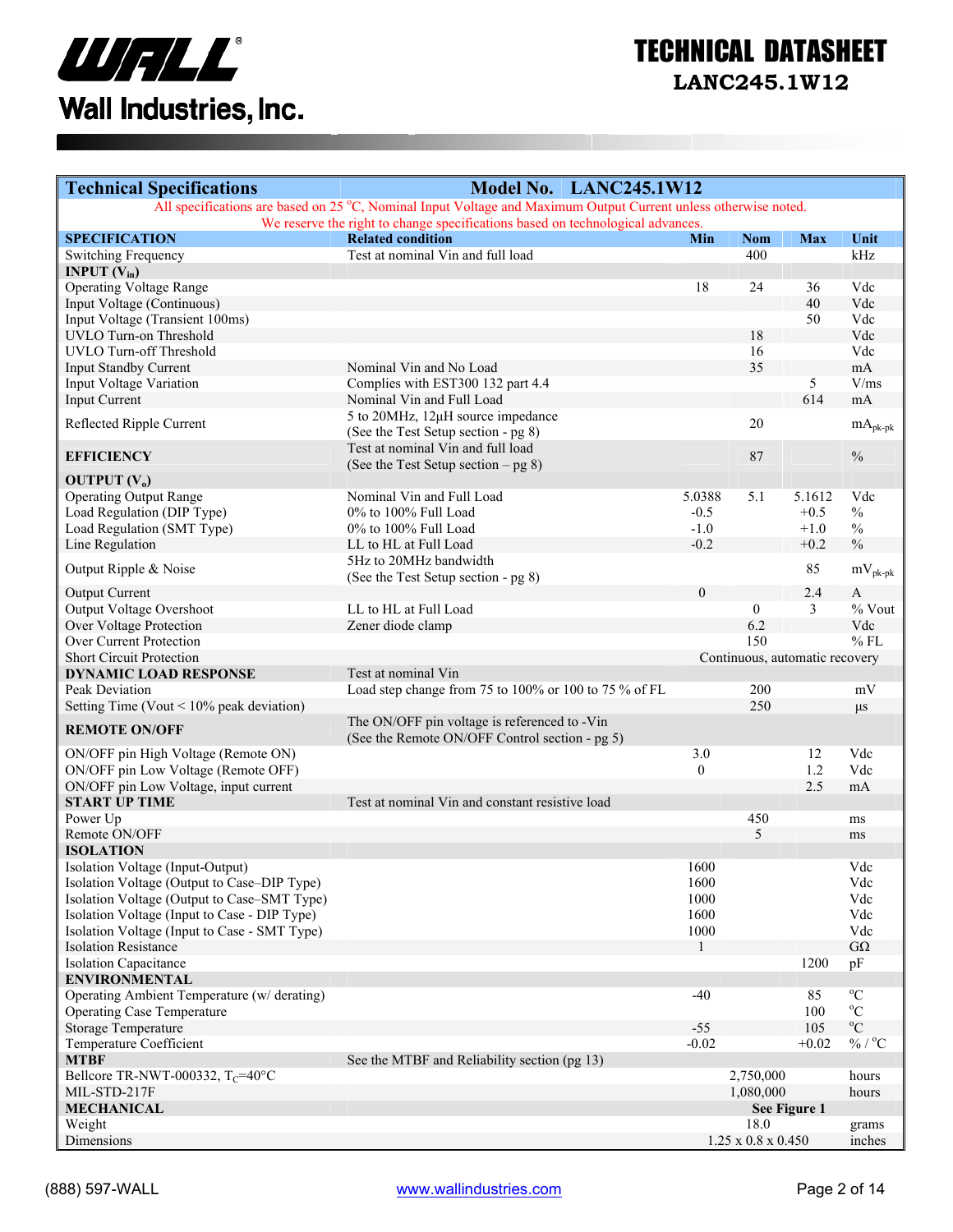

### **Figure 1: Mechanical Dimensions**



Pin size is 0.02(0.5) Dia or 0.01 x 0.02 (0.25 x 0.50) Rectangular Pin

**Table 1**

| <b>Pin Connection</b> |               |     |               |  |
|-----------------------|---------------|-----|---------------|--|
| Pin                   | <b>Define</b> | Pin | <b>Define</b> |  |
|                       | <b>CTRL</b>   |     |               |  |
|                       | -Input        | 23  | +Input        |  |
|                       | -Input        | 22  | +Input        |  |
|                       |               |     |               |  |
|                       | <b>NC</b>     | 16  | -Output       |  |
|                       | <b>NC</b>     | 14  | +Output       |  |

1. **All dimensions are in Inches (mm)**  Tolerance: x.xx±0.02 (x.x±0.5) 2. Pin pitch tolerance ±0.014(0.35)





**Table 2**

| <b>Pin Connection</b> |               |               |               |  |
|-----------------------|---------------|---------------|---------------|--|
| Pin                   | <b>Define</b> | Pin           | <b>Define</b> |  |
|                       | <b>CTRL</b>   |               |               |  |
| 2                     | -Input        | 23            | +Input        |  |
| 3                     | -Input        | 22            | +Input        |  |
|                       |               |               |               |  |
| 9                     | ΝC            | 16            | -Output       |  |
| 11                    | <b>NC</b>     | 14            | +Output       |  |
| <b>Others</b>         | <b>NC</b>     | <b>Others</b> | <b>NC</b>     |  |

1. **All dimensions in Inches (mm)** 

Tolerance: x.xx±0.02 (x.x±0.5)

2. Pin pitch tolerance ±0.014(0.35)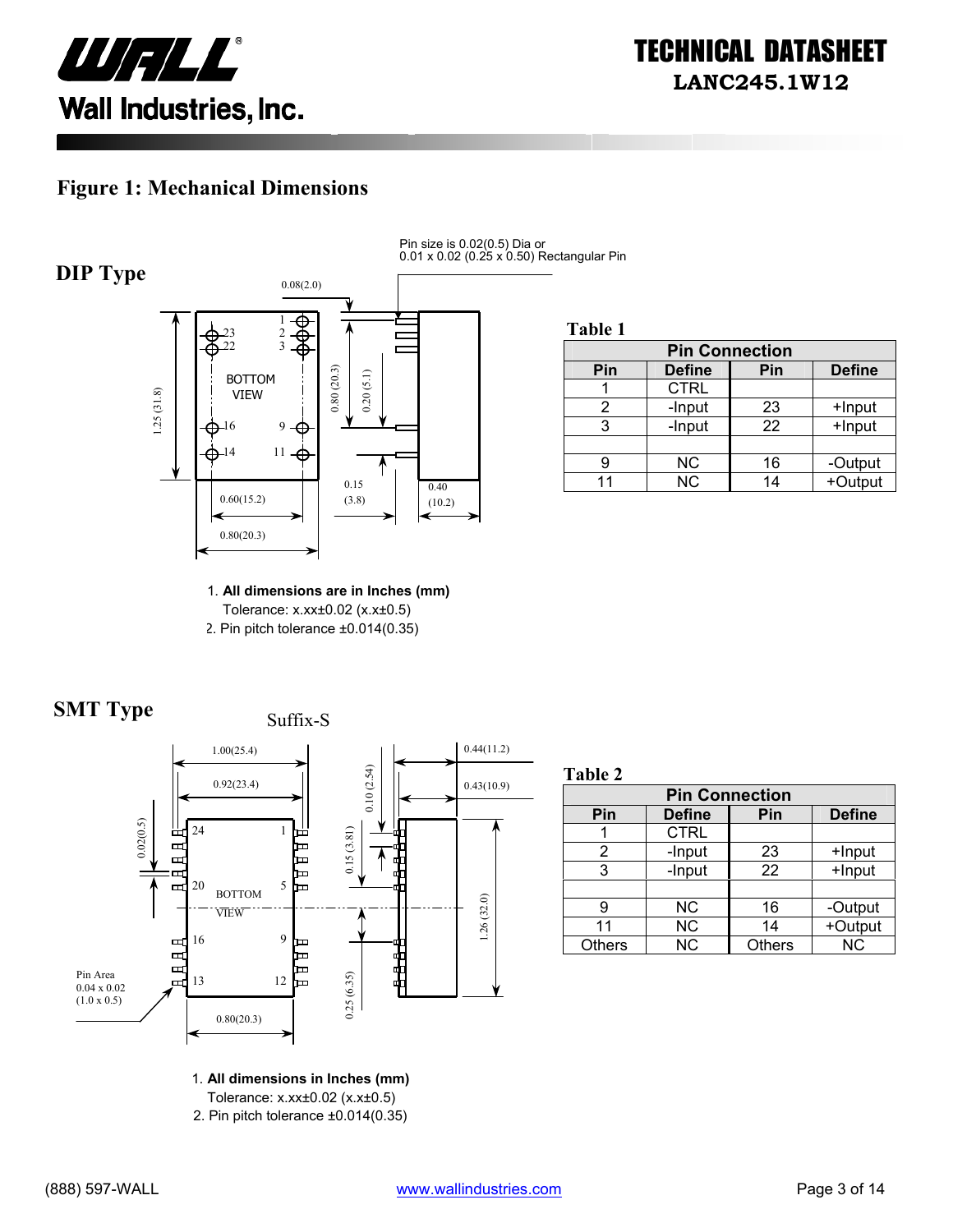

ECHNICAL DATASI **LANC245.1W12** 

#### **DESIGN CONSIDERATIONS:**

#### **Output Over Current Protection**

When excessive output currents occur in the system, circuit protection is required on all power supplies. Normally, overload current is maintained at approximately 150% of rated current for the LANCW12 single output series.

Fold back-mode is a method of operation in a power supply whose purpose is to protect the power supply from being damaged during an over-current fault condition. It also enables the power supply to operate normally when the fault is removed.

One of the problems resulting from over current is that excessive heat may be generated in power devices; especially MOSFET and Schottky diodes and the temperature of those devices may exceed their specified limits. A protection mechanism has to be used to prevent those power devices from being damaged.

The operation of fold back is as follows. When the current sense circuit sees an over-current event, the output voltage of the module will be decreased for low power dissipation and decrease the heat of the module.



#### **Output Over Voltage Protection**

The output over-voltage protection consists of an output Zener diode that monitors the voltage on the output terminals. If the voltage on the output terminals exceeds the over-voltage protection threshold, then the Zener diode clamps the output voltage.

#### **Input Source Impedance**

The power module should be connected to a low impedance input source. Highly inductive source impedance can affect the stability of the power module. Input external L-C filter is recommended to minimize input reflected ripple current. The inductor is simulated source impedance of 12µH and capacitor is Nippon chemi-con KZE series  $47\mu$ F/100V. The capacitor must as close as possible to the input terminals of the power module for lower impedance.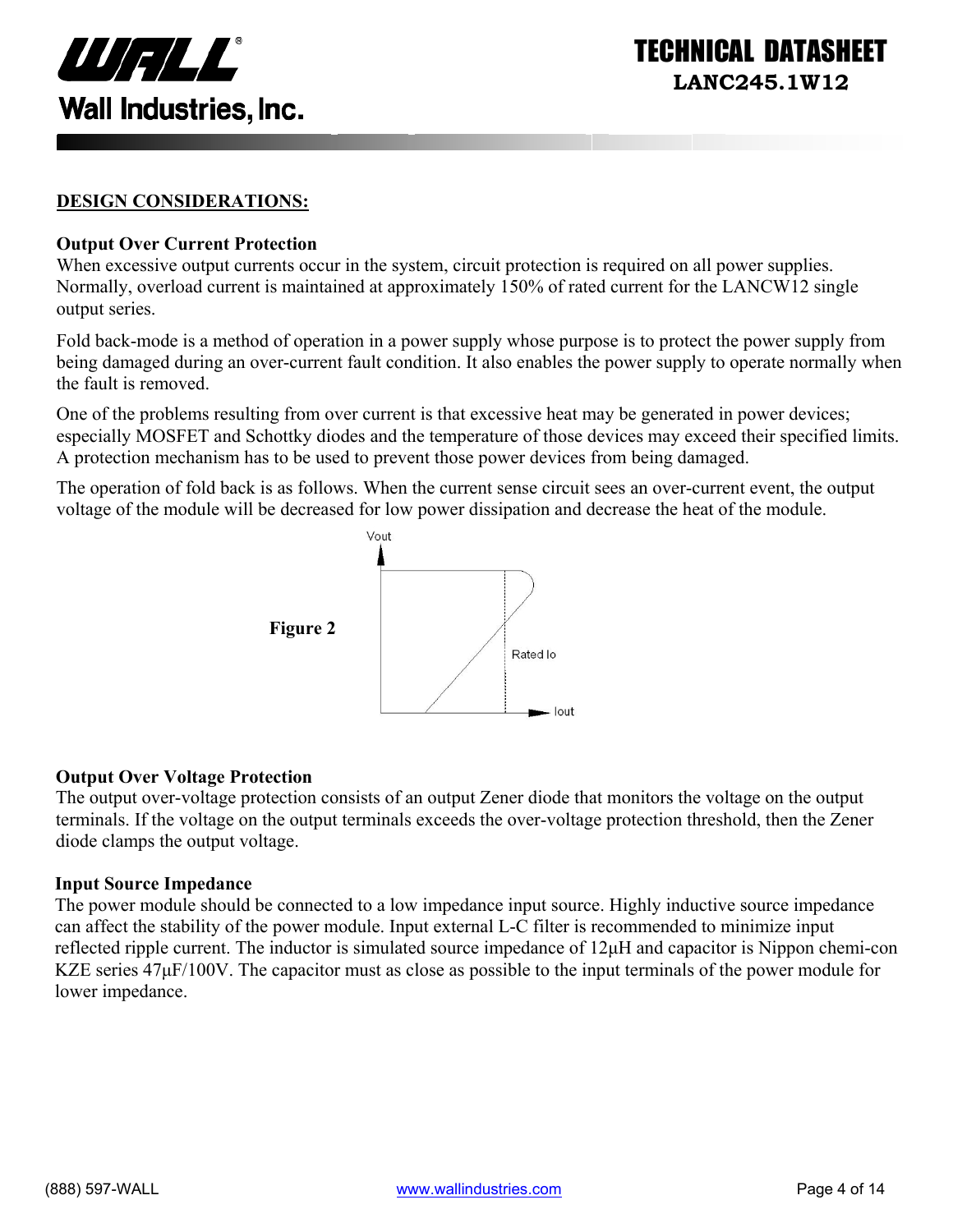

#### **Thermal Consideration**

The power module operates in a variety of thermal environments. However, sufficient cooling should be provided to help ensure reliable operation of the unit. Heat is removed by conduction, convention, and radiation to the surrounding environment. Proper cooling can be verified by measuring the point as the figure below. The temperature at this location should not exceed 105°C. When operating, adequate cooling must be provided to maintain the test point temperature at or below 105°C. Although the maximum point temperature of the power modules is 105°C, you can limit this temperature to a lower value for extremely high reliability.



#### **Remote ON/OFF Control**

The positive logic remote ON/OFF control circuit is included.

Turns the module ON during a logic High on the On/Off pin and turns OFF during a logic Low. The On/Off pin is an open collector/drain logic input signal (Von/off) that's referenced to GND. If not using the Remote On/Off feature, please open circuit between on/off pin and –input pin to turn the module on.

#### **Remote ON/OFF Implementation**



Level Control using TTL Output Level Control using Line Voltage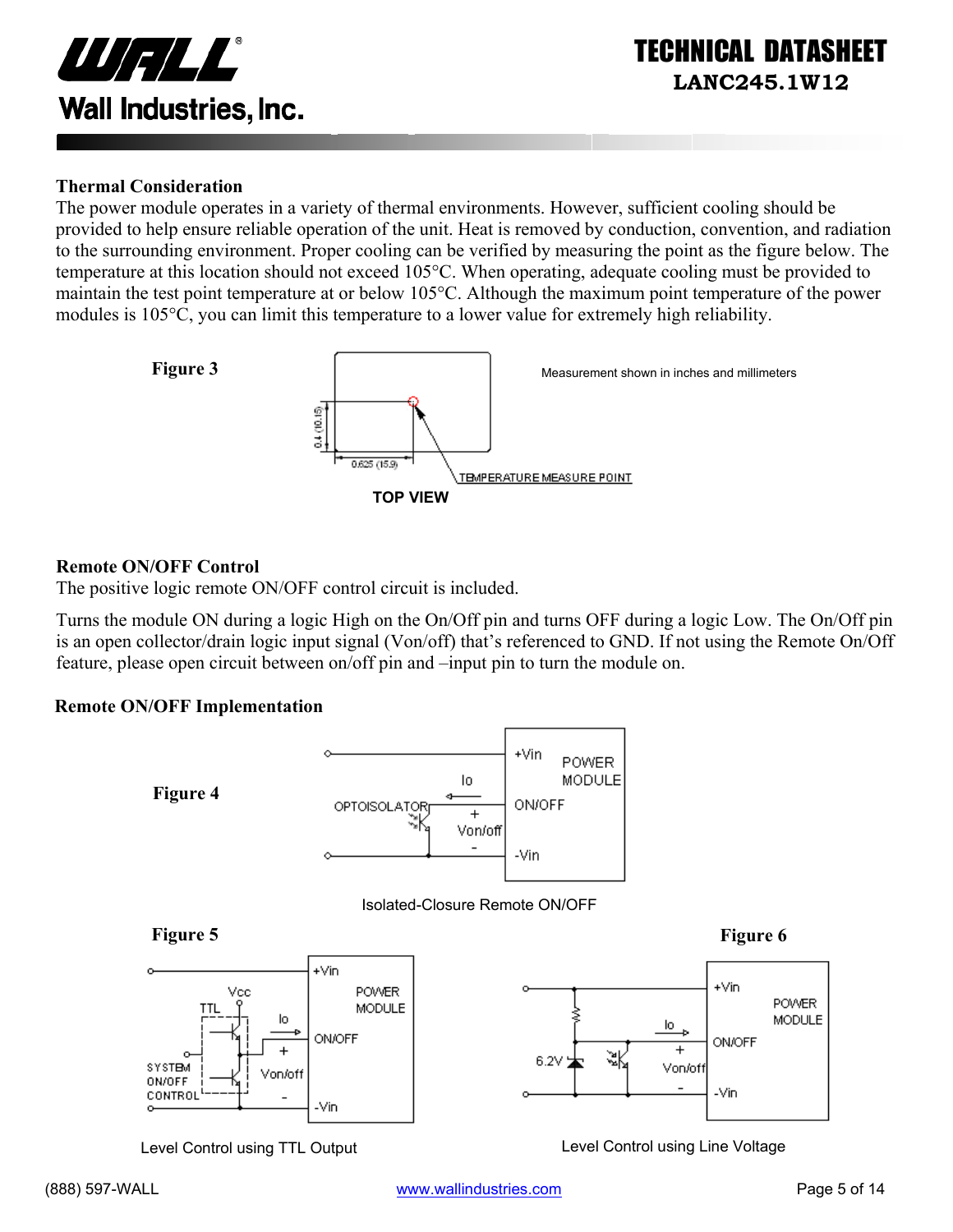



**Graph 3:** Output Power vs. Ambient Temperature & Airflow









(Nominal Vin) **Graph 4:** Power Dissipation Vs. Output Current



**Graph 6:** Typical Output Ripple and Noise (Nominal Vin and Full Load)

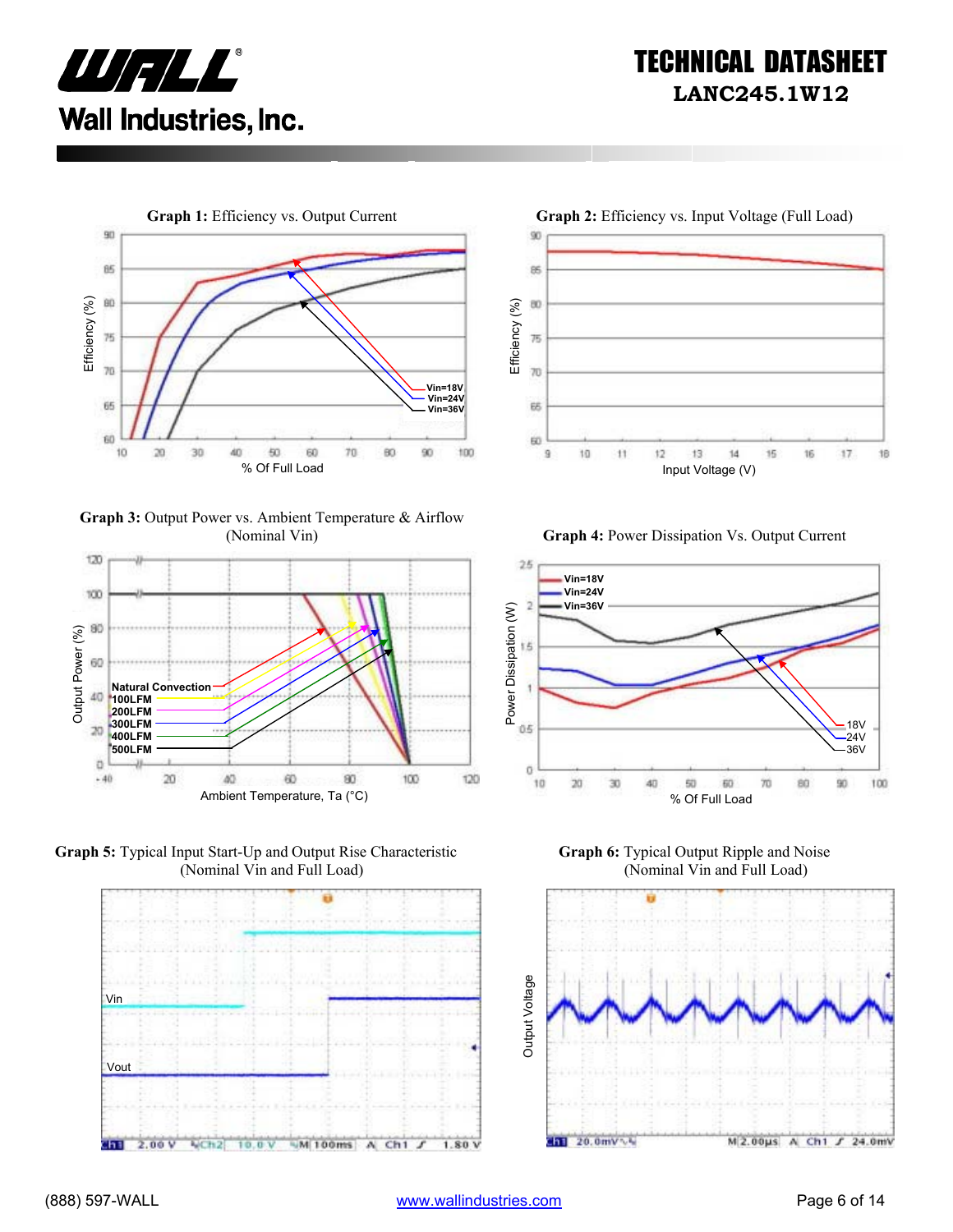



**Graph 7:** Using ON/OFF Voltage Start-Up and Vo Rise

 **Graph 9:** Conducted Emission of EN55022 Class A (Nominal Vin and Full Load)





**Graph 8:** Transient Response to Dynamic Load Change from 100% to 75% to 100% of Full Load at Nominal Vin

**Graph 10:** Conducted Emission of EN55022 Class B (Nominal Vin and Full Load)

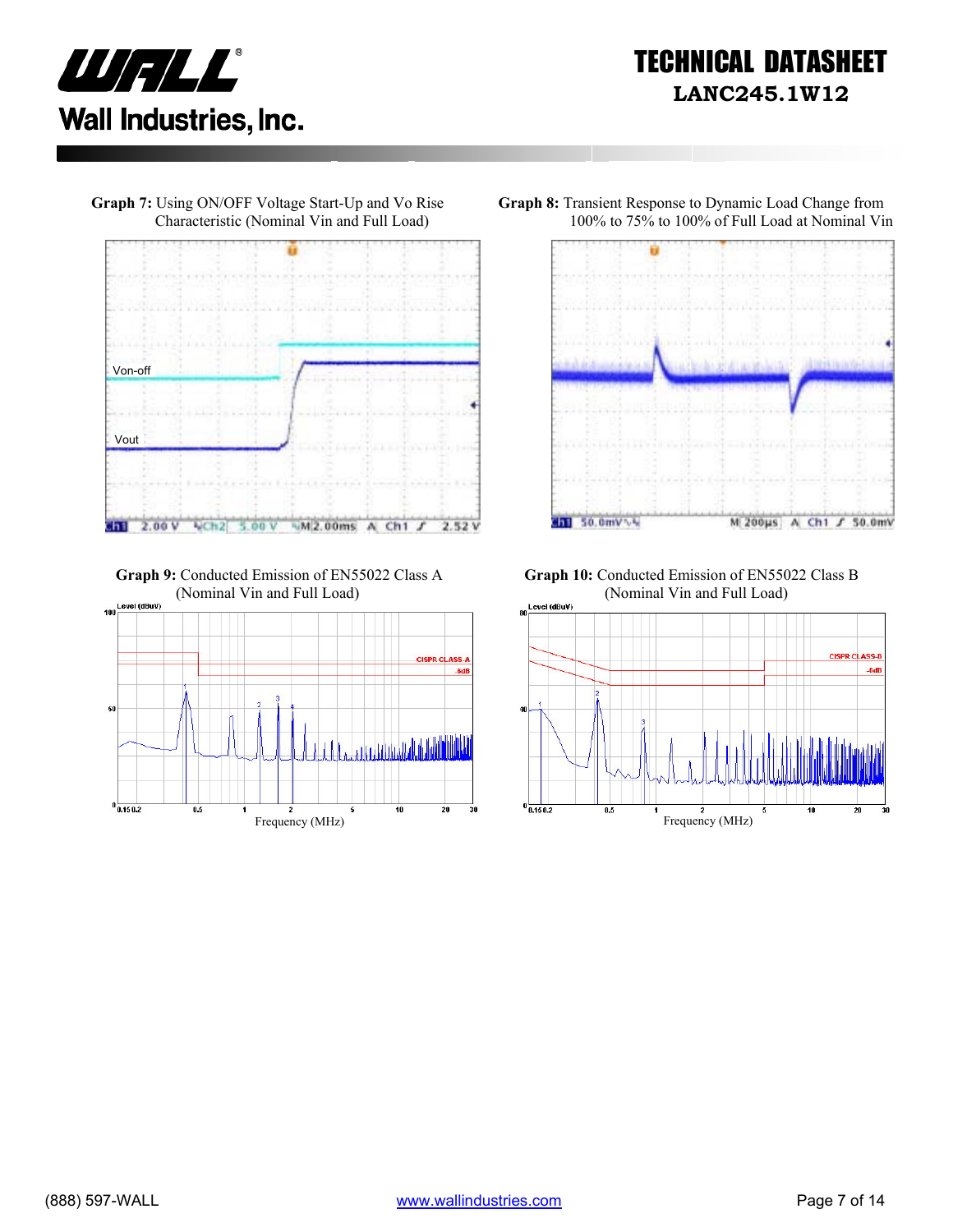

#### **TEST SETUP:**

The LANC245.1W12 specifications are tested with the following configurations:

#### **Input Reflected-Ripple Current Measurement Test Setup**



| ∣Component l | Value | Voltage | <b>Reference</b>                |
|--------------|-------|---------|---------------------------------|
|              | 2uH   | -----   | ----                            |
|              |       | 100V    | Aluminum Electrolytic Capacitor |

#### **Peak-to-Peak Output Ripple & Noise Measurement Setup**



#### **Output Voltage and Efficiency Measurement Setup**

**Figure 10** 



NOTE: All measurements are taken at the module terminals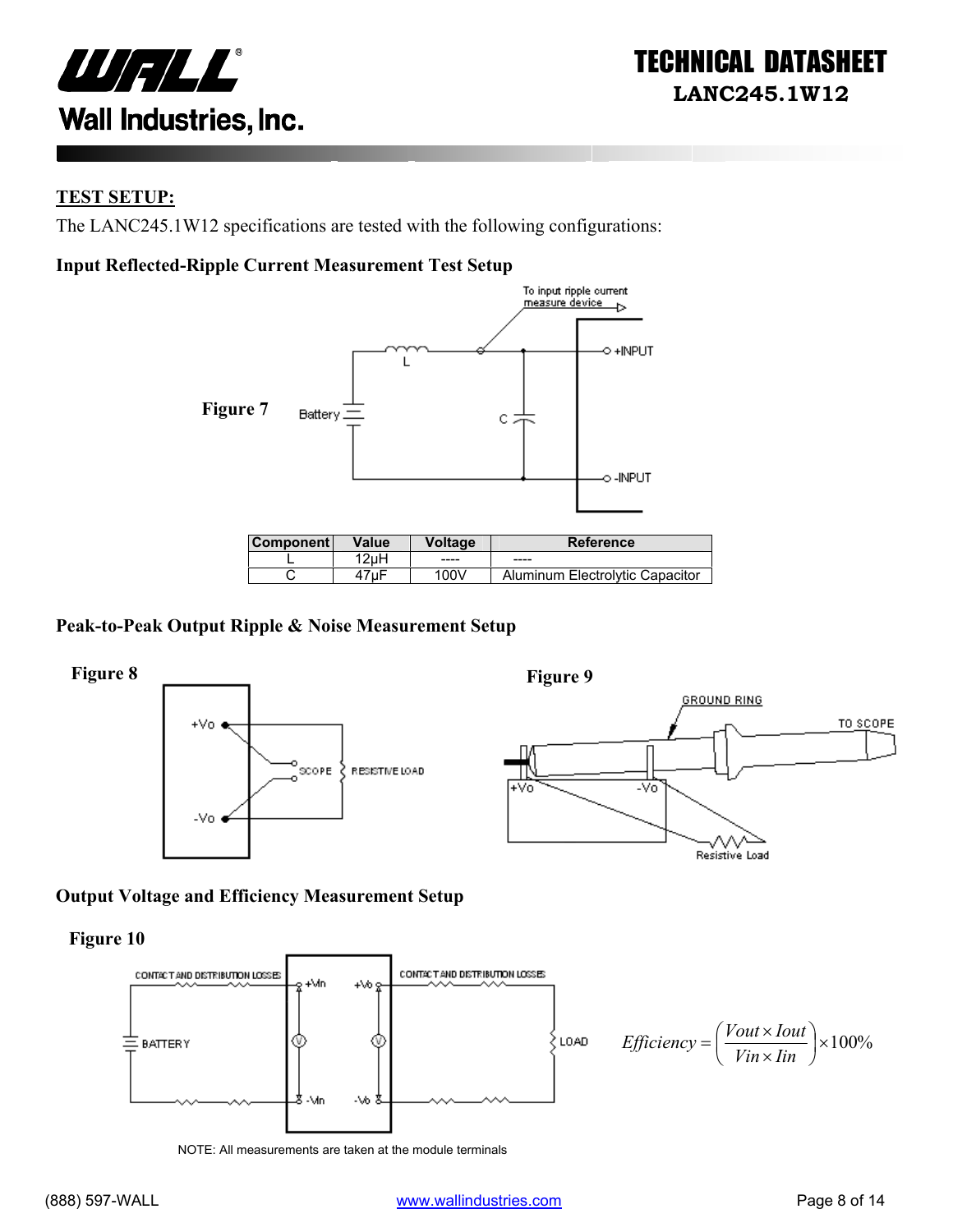

#### **EMC Considerations**



**Suggested Schematic for EN55022 Conducted Emission Class A Limits** 

To meet Conducted Emissions EN55022 CLASS A needed the following components:

| LANC12xxW12                     |                    |         |                  |
|---------------------------------|--------------------|---------|------------------|
| <b>Component</b>                | Value              | Voltage | <b>Reference</b> |
| C1                              | 6.8 <sub>U</sub> F | 50V     | <b>1210 MLCC</b> |
| C <sub>2</sub> , C <sub>3</sub> | 1000pF             | 2KV     | <b>1206 MLCC</b> |

#### **LANC24xxW12**

| <b>Component</b>                | Value  | <b>Voltage</b> | <b>Reference</b> |
|---------------------------------|--------|----------------|------------------|
| C1                              | 4.7uF  | 50V            | <b>1210 MLCC</b> |
| C <sub>2</sub> , C <sub>3</sub> | 1000pF | 2KV            | <b>1206 MLCC</b> |

#### **LANC48xxW12**

|                                 |                    | ---------------- |                  |
|---------------------------------|--------------------|------------------|------------------|
| Component                       | Value              | <b>Voltage</b>   | <b>Reference</b> |
| C <sub>1</sub>                  | 2.2 <sub>U</sub> F | 100V             | <b>1812 MLCC</b> |
| C <sub>2</sub> , C <sub>3</sub> | 1000pF             | 2KV              | <b>1206 MLCC</b> |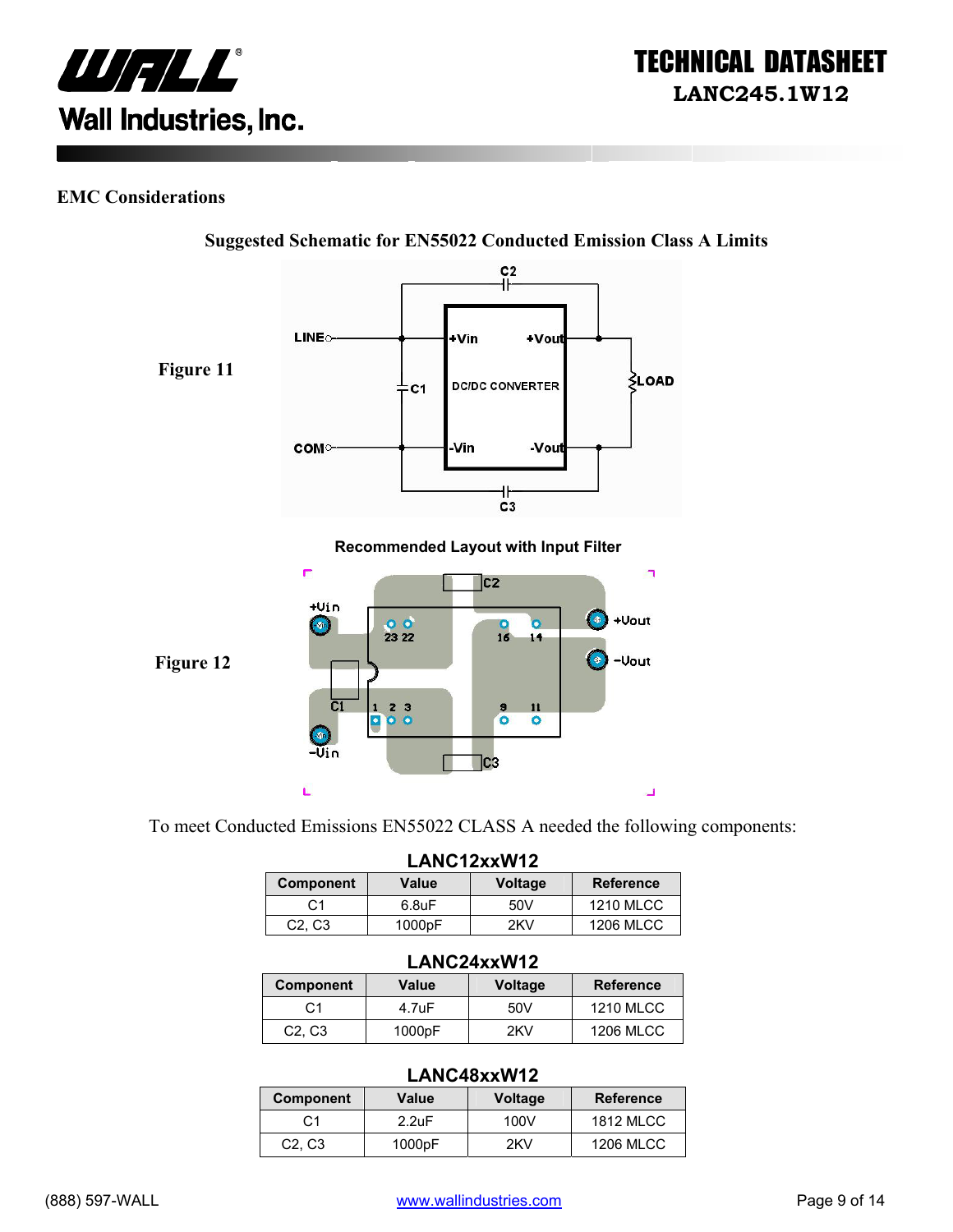

#### **EMC Considerations (Continued)**



To meet Conducted Emissions EN55022 CLASS B needed the following components:

|                                 | LANC12xxW12        |                |                            |
|---------------------------------|--------------------|----------------|----------------------------|
| <b>Component</b>                | Value              | <b>Voltage</b> | <b>Reference</b>           |
| C1                              | 3.3 <sub>U</sub> F | 50V            | <b>1812 MLCC</b>           |
| C <sub>3</sub> . C <sub>4</sub> | 1000pF             | 2KV            | <b>1206 MLCC</b>           |
|                                 | 325uH              | ----           | Common Choke, P/N: PMT-050 |

#### **LANC24xxW12**

| <b>Component</b>                | Value              | Voltage | <b>Reference</b>           |  |
|---------------------------------|--------------------|---------|----------------------------|--|
|                                 | 4.7 <sub>u</sub> F | 50V     | <b>1812 MLCC</b>           |  |
| C <sub>3</sub> . C <sub>4</sub> | 1000 <sub>pF</sub> | 2KV     | 1206 MLCC                  |  |
|                                 | 325uH              | ____    | Common Choke, P/N: PMT-050 |  |

#### **LANC48xxW12**

| <b>Component</b>                | Value              | Voltage | <b>Reference</b>           |
|---------------------------------|--------------------|---------|----------------------------|
| C1                              | $2.2 \text{uF}$    | 100V    | <b>1812 MLCC</b>           |
| C <sub>3</sub> . C <sub>4</sub> | 1000pF             | 2KV     | 1206 MLCC                  |
|                                 | 325 <sub>µ</sub> H | ----    | Common Choke, P/N: PMT-050 |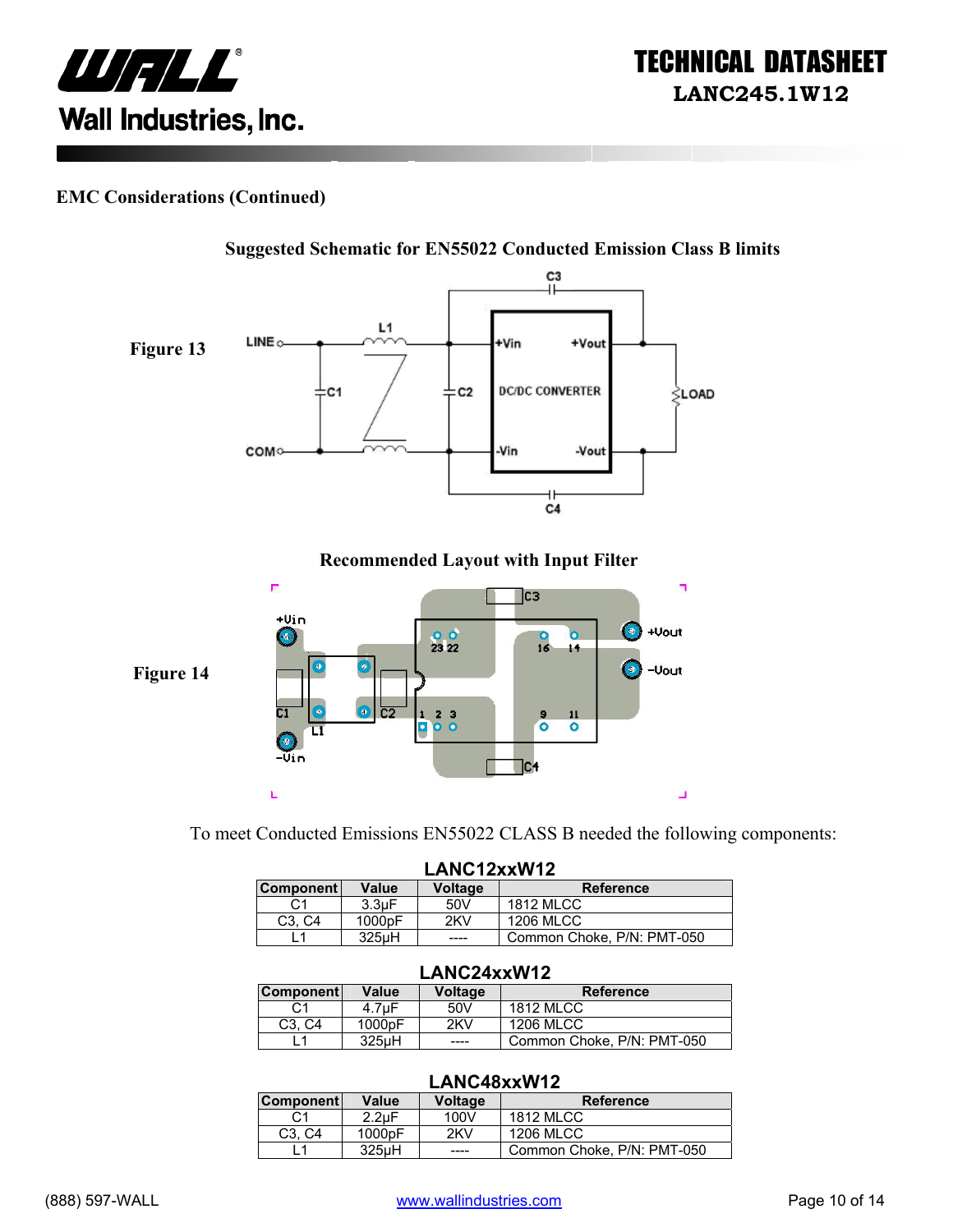

#### **Recommended Pad Layout for DIP Type**

**Figure 15** 



#### **Recommended Pad Layout for SMT Type**

 $0.060(1.54)$  $0.485(12.32)$  $0.485(12.32)$  $0.100(2.54)$  $\overline{1}$  $24$  $0.150(3.81)$ **Figure 16** Ξ  $\blacksquare$ TOP Ĭ. VIEW  $0.250(6.35)$  $0.100(2.54)$ 12 13  $0.079(2.03)$  $1.05(26.67)$ 

- 1. **All dimensions in Inches (mm)**
- 2. Pin pitch tolerance ±0.35mm
- 3. Tolerance: x.xx±0.02 (x.x±0.5)

x.xxx±0.01 (x.xx±0.25)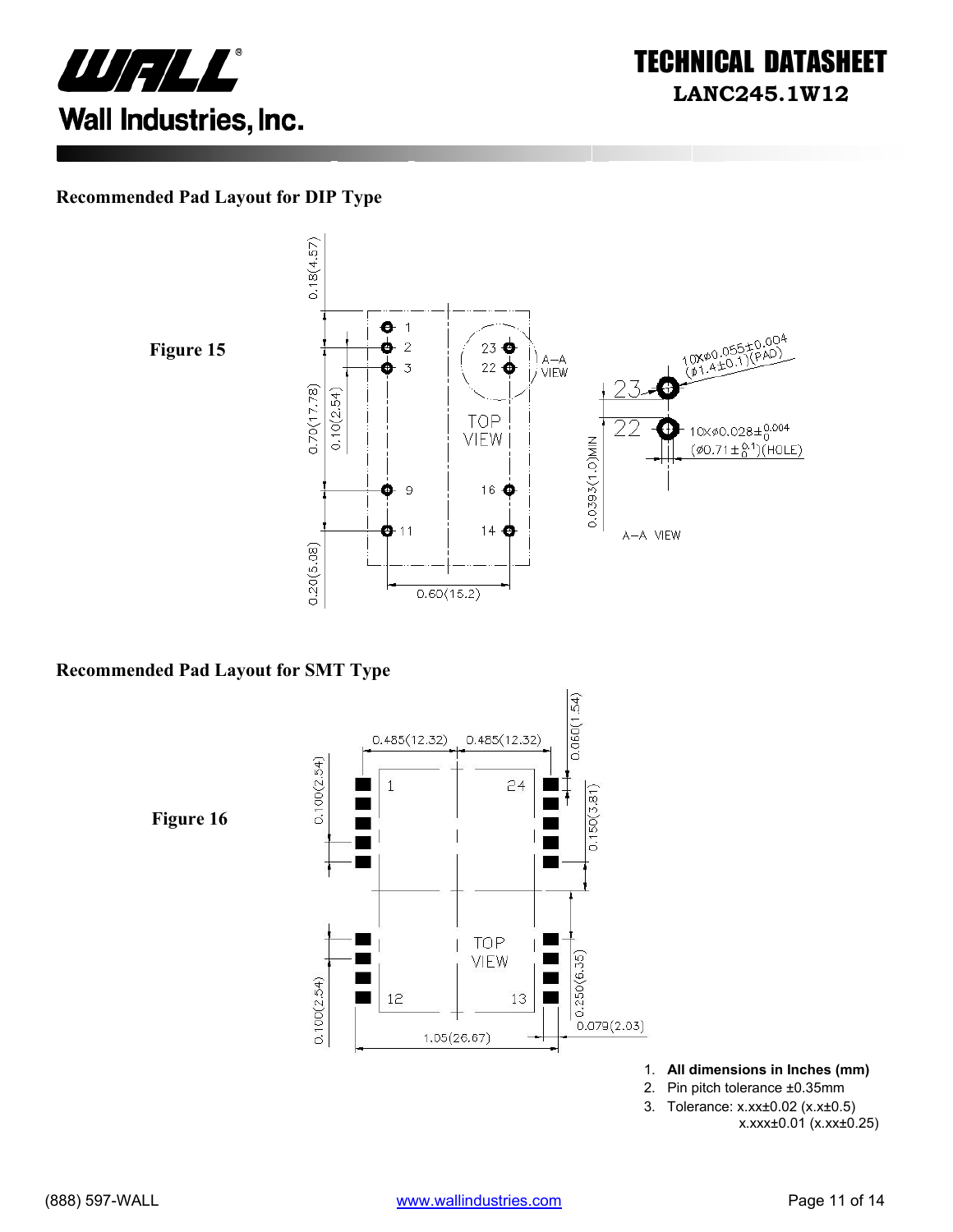

#### **Soldering and Reflow Considerations:**



**Lead Free Wave Solder Profile for DIP Type**

#### Preheat | Rise temp. speed: 3℃/sec max. Zone Preheat temp: 100~130℃ Actual Peak temp: 250~260°C<br>Heating Peak time (T1+T2 time) Peak time (T1+T2 time): 4~6 sec

#### **Lead free reflow profile for SMT type**



| Zone    | <b>Reference Parameter</b>     |
|---------|--------------------------------|
| Preheat | Rise temp. speed: 1~3°C/sec    |
| Zone    | Preheat time: 60~120sec        |
|         | Preheat temp.155~185°C         |
|         | Rise temp. speed: 1~3°C/sec    |
| Actual  | Melting time: 30~60 sec        |
| Heating | Melting temp: 217°C            |
|         | Peak temp: 230~240°C           |
|         | Peak time: 10~20 sec           |
| Coolina | Rise temp. speed: -1~ -5°C/sec |

Reference Solder: Sn-Ag-Cu; Sn-Cu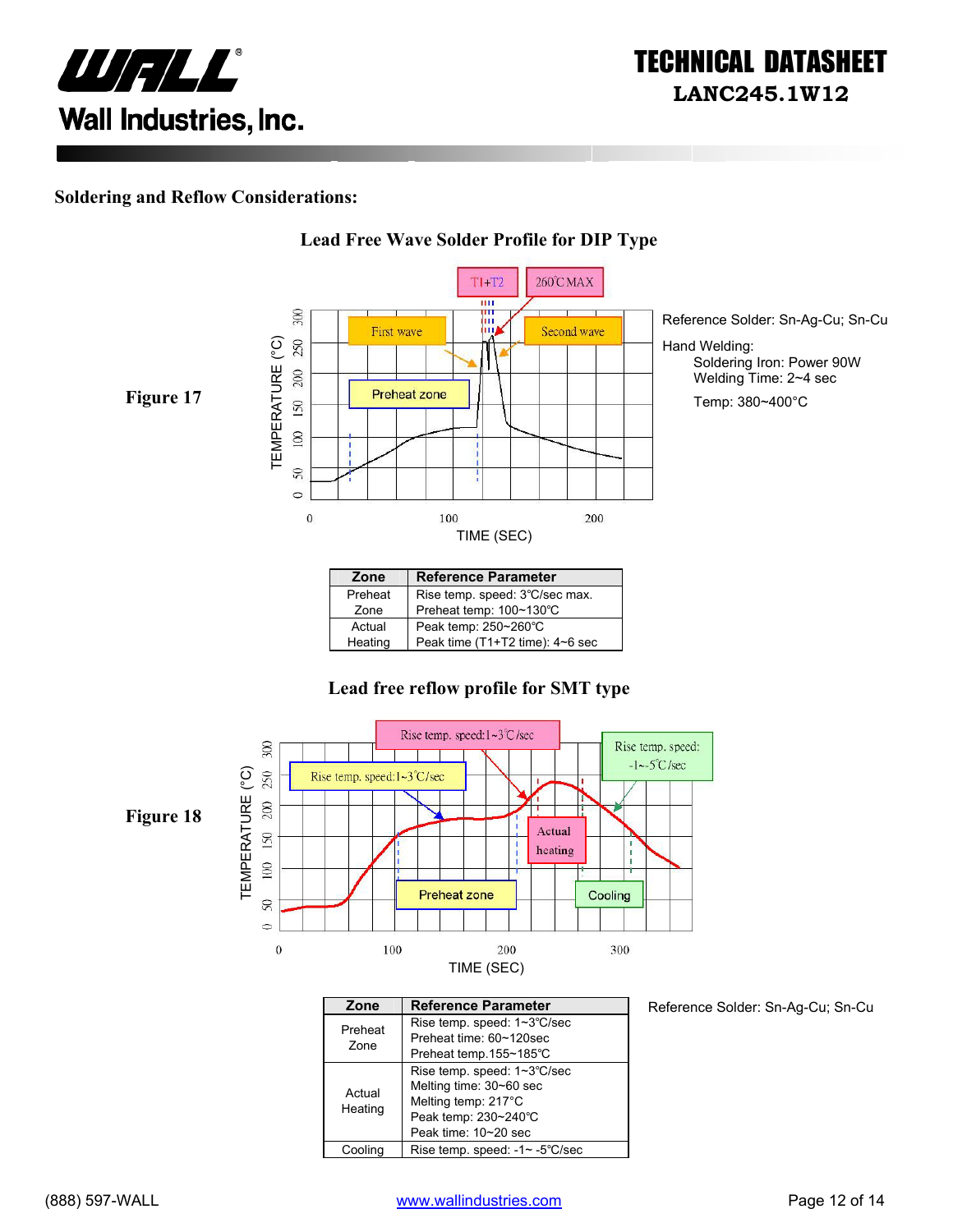

#### **Packaging Information:**



#### **Safety and Installation Instruction:**

#### **Fusing Consideration**

Caution: This power module is not internally fused. An input line fuse must always be used.

This encapsulated power module can be used in a wide variety of applications, ranging from simple stand-alone operation to an integrated part of sophisticated power architecture. To maximum flexibility, internal fusing is not included; however, to achieve maximum safety and system protection, always use an input line fuse. The safety agencies require a normal-blow fuse with maximum rating of 3A. Based on the information provided in this data sheet on Inrush energy and maximum DC input current; the same type of fuse with lower rating can be used. Refer to the fuse manufacturer's data for further information.

#### **MTBF and Reliability**

The MTBF of the LANCW12 single output series of DC/DC converters has been calculated using Bellcore TR-NWT-000332 Case I: 50% stress, Operating Temperature at 40°C (Ground fixed and controlled environment). The resulting figure for MTBF is  $2.75 \times 10^6$  hours.

MIL-HDBK 217F NOTICE2 FULL LOAD, Operating Temperature at 25°C. The resulting figure for MTBF is  $1.078 \times 10^6$  hours.